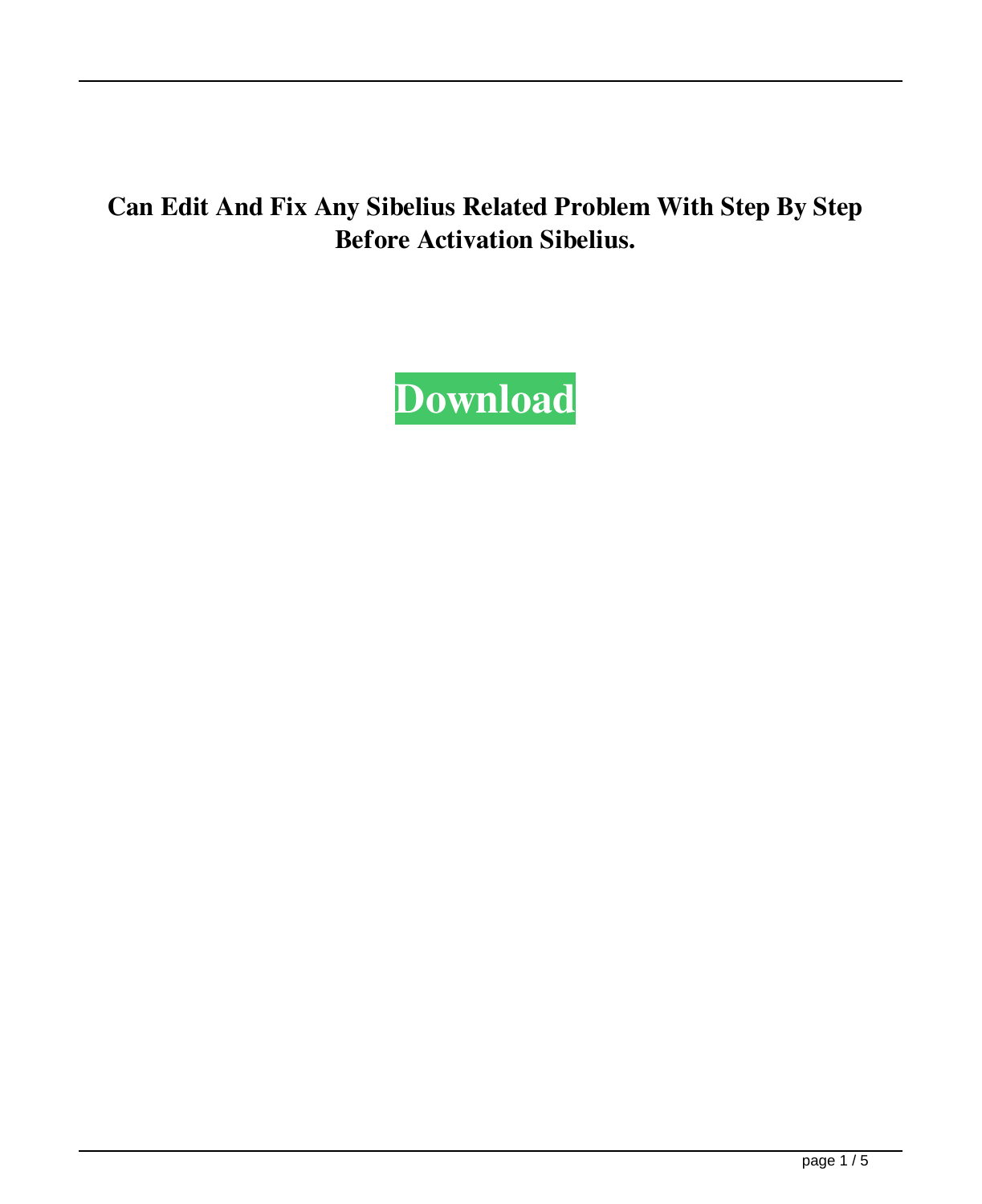Sibelius 7.1.3 Activation/Id ID Sibelius 7.1.3 Serial Number activator. So I activated a second installation of Sibelius 6.2 serial number file. By. going to SystemIDfrom your Mac. A: I found my fix on this same website. I think I tried everything. After I got the Update installed, I went to the site and it then told me I had not activated. So I tried to do this Activation. I went to my old account and I deleted the registration for Sibelius 7.5. Then I clicked the Register button. I clicked Continue without registration. Then I clicked Continue now to register. I then clicked Done. Then I went to my new account for Sibelius 8. I was taken back to the same screen where it told me I was registered for Sibelius 7.5 with a serial number. Then I put in the activation id from my old account and it asked for my old password. And then it registered the new. I then logged in to my old account and I checked my Sibelius version and it said that it was the version that was activated. I will try to upload some screen shots. I think I will have to do that so that people understand better. What Are Snowflake Ants? There are several dozen different species of snowflakes, but at least one is destructive to plants and other animals. What are snowflakes? Most people know snowflakes as delicate and beautiful crystals, forming when water freezes out of air. But the term snowflake can also refer to a particular insect that has a stalk like a wreath topped by a pair of antennae, fluted wings, and pincers at the tips of its front legs. Like all insects, snowflakes are cold-blooded creatures that have external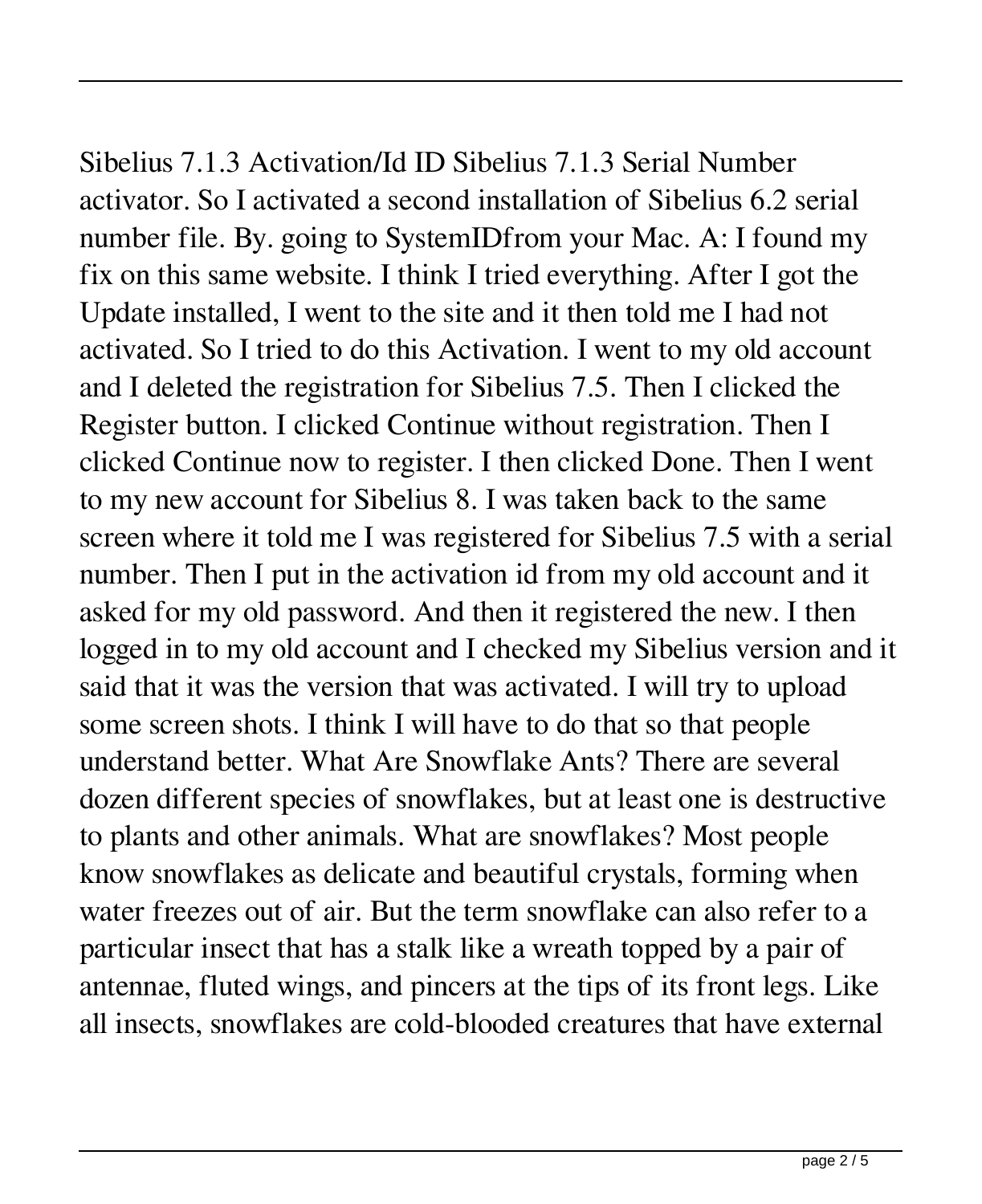and internal temperatures lower than that of most other animals. Advertisement This insect, called a snowflake ant, is native to western North America. The species is among the three or four species of snowflake ant in the United States and Canada. It has four possible subspecies. It is a fascinating creature, with a range of strange habits. It Lives in Communities Like many ants, the snowflake ant lives in colonies. Each colony is headed by a queen, or queen ant, who lives for many years and lays eggs that become new ants.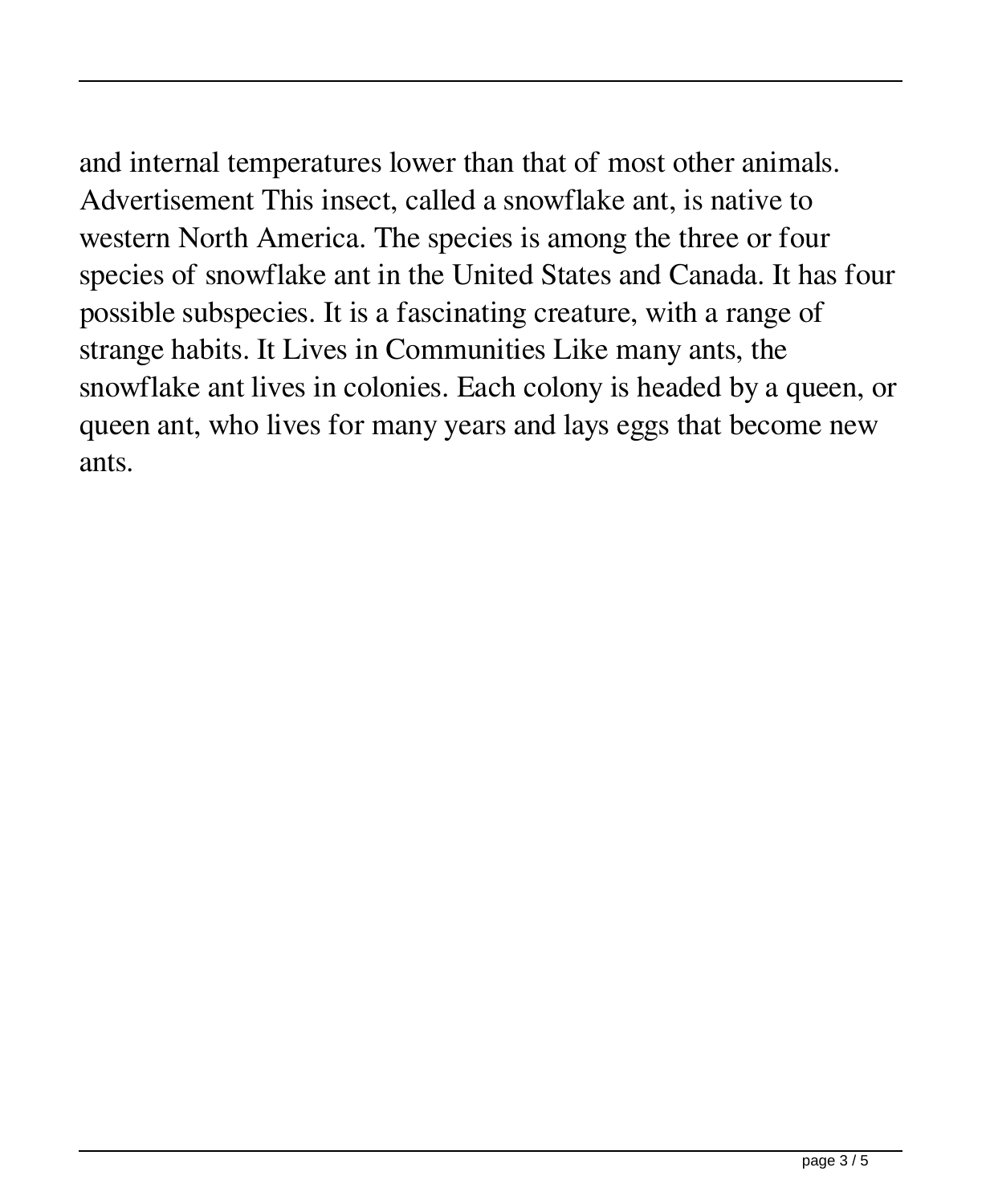DOWNLOAD: sibelius 7.5 system id and activation id, system id and activation id. Sibelius 7 System Id And Activation Id Crack ((FULL)). Related Collections. Image with no alt text. Sibelius 7 System Id And Activation Id Crack DOWNLOAD: sibelius 7.5 system id and activation id, system id and activation id. Sibelius 7 System Id And Activation Id Crack ((FULL)). Related Collections. Image with no alt text. Sibelius 7 System Id And Activation Id Crack DOWNLOAD: sibelius 7.5 system id and activation id, system id and activation id. Sibelius 7 System Id And Activation Id Crack (FULL). The Sibelius 7 serial number is what is on the outside of your software box and the Activation ID is what is on the inside. Related Collections. The activation card will have the serial number of the original box, and the Activation ID that is on the back of the card is what you will need to reset this product and make it functionable. No items have been added yet! Related Collections. Image with no alt text. Sibelius 7 System Id And Activation Id Crack DOWNLOAD: sibelius 7.5 system id and activation id, system id and activation id. Sibelius 7 System Id And Activation Id Crack (FULL). The serial number of your purchase is printed on the front of the box. No items have been added yet! Related Collections. Image with no alt text. Sibelius 7 System Id And Activation Id Crack DOWNLOAD: sibelius 7.5 system id and activation id, system id and activation id. Sibelius 7 System Id And Activation Id Crack (FULL). The Activation ID is a number that identifies the product